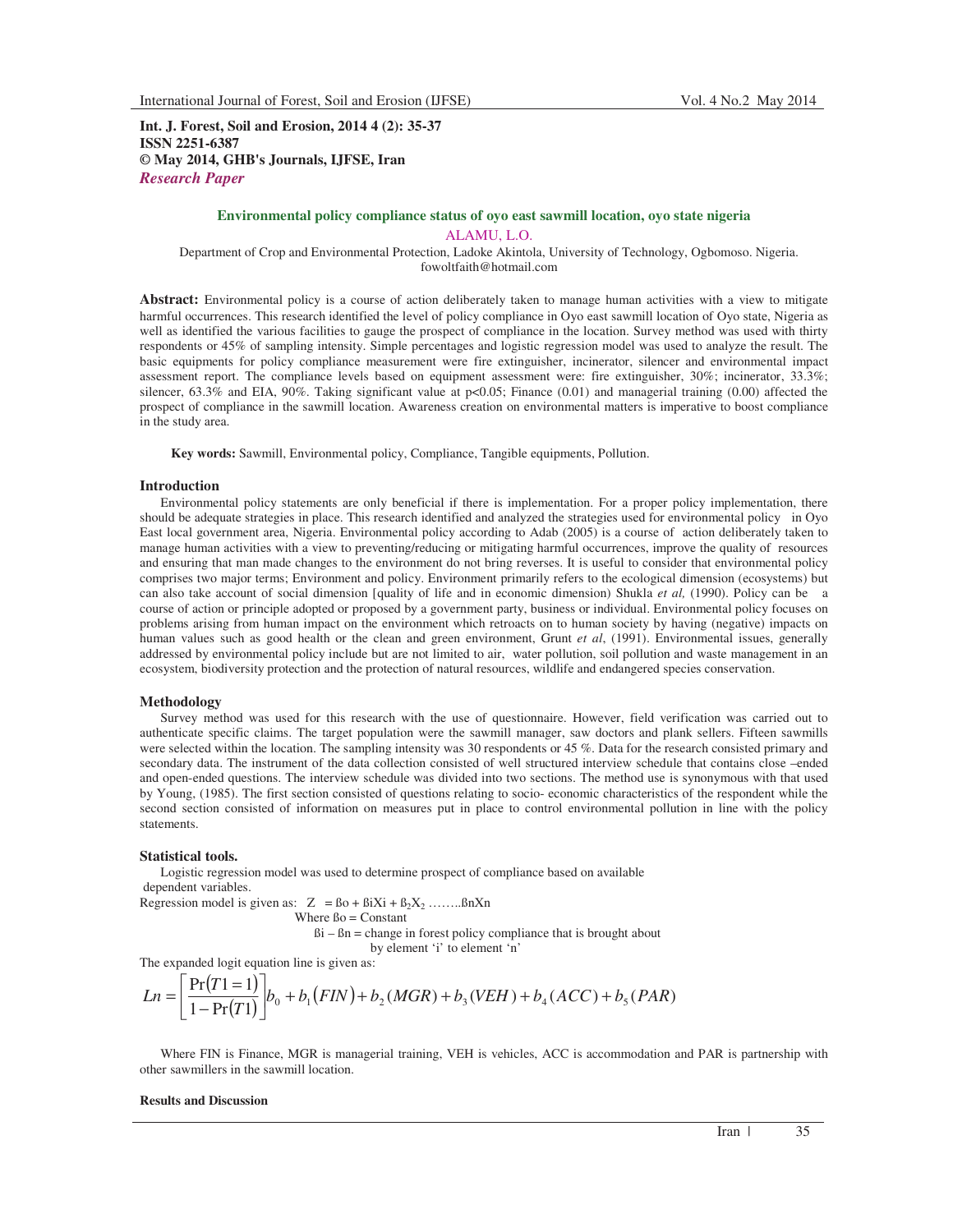| SN             | <b>RPEEXTINGUISHER</b> | <b>INCINERATOR</b>                                 | <b>SILENSER</b>                                                    | <b>EA</b>                                                          |
|----------------|------------------------|----------------------------------------------------|--------------------------------------------------------------------|--------------------------------------------------------------------|
| $\mathbf{1}$   | 0                      | $\mathbf 0$                                        | $\mathbf{0}$                                                       | $\circ$                                                            |
| $\overline{c}$ | $1^*$                  | $\overline{0}$                                     | $\overline{1}$                                                     | $\mathbf{1}$                                                       |
| 3              | $\overline{0}$         | $\overline{0}$<br>$\overline{1}$<br>$\overline{0}$ | $\overline{1}$<br>$\overline{1}$<br>$\overline{1}$<br>$\mathbf{1}$ | $\overline{1}$<br>$\overline{1}$<br>$\overline{1}$<br>$\mathbf{1}$ |
| $\overline{4}$ | $\mathbf 0$            |                                                    |                                                                    |                                                                    |
| $\overline{5}$ | $\overline{0}$         |                                                    |                                                                    |                                                                    |
| 6              | $\overline{0}$         | $\mathbf{0}$                                       |                                                                    |                                                                    |
| $\overline{7}$ | $\circ$                | $\overline{1}$                                     | $\overline{1}$                                                     | $\overline{1}$                                                     |
| 8              | $\overline{1}$         | $\mathbf 0$                                        | $\mathbf 0$                                                        | $\overline{1}$<br>$\mathbf{O}$                                     |
| 9              | $\circ$                | $\mathbf{0}$                                       | $\circ$                                                            |                                                                    |
| 10             | $\overline{O}$         | $\overline{0}$                                     | $\mathbf{1}$                                                       | $\mathbf{1}$                                                       |
| 11             | 0                      | 0                                                  | $\overline{1}$                                                     | $\overline{1}$                                                     |
| 12             | $\circ$                | $\mathbf 0$                                        | $\mathbf{1}$                                                       | $\overline{1}$                                                     |
| 13             | $\mathbf 0$            | $\overline{0}$                                     | $\mathbf{1}$                                                       | $\overline{1}$                                                     |
| 14             | $\mathbf 0$            | $\mathbf{1}$                                       | $\overline{1}$                                                     | $\overline{1}$                                                     |
| 15             | $\mathbf 0$            | $\mathbf 0$                                        | $1^*$                                                              | $\mathbf{1}$                                                       |
| 16             | $\circ$                | $\overline{0}$                                     | 1                                                                  | $\mathbf{1}$                                                       |
| 17             | $\overline{1}$         | $\overline{0}$                                     | $\mathbf{O}$                                                       | $\overline{1}$                                                     |
| 18             | $\overline{1}$         | $\overline{0}$                                     | $\overline{O}$                                                     | $\overline{1}$                                                     |
| 19             | $\circ$                | $\mathbf 0$                                        | $\overline{1}$<br>$\overline{1}$                                   | $\mathbf{1}$<br>$\overline{1}$                                     |
| 20             | $\circ$                | $\mathbf 0$                                        |                                                                    |                                                                    |
| 21             | $\mathbf{O}$           | $\overline{0}$                                     | $\mathbf{1}$                                                       | $\mathbf{1}$                                                       |
| 22             | $\circ$                | $\mathbf 0$                                        | $\mathbf{1}$<br>$\circ$                                            | $\overline{1}$<br>$\mathbf 0$                                      |
| 23             | $\circ$                | $\mathbf 0$                                        |                                                                    |                                                                    |
| 24             | $\overline{1}$         | $\mathbf{1}$                                       | $\overline{0}$                                                     | $\mathbf{1}$                                                       |
| 25             | $\mathbf 0$            | $1*$                                               | $\mathbf{0}$                                                       | $\mathbf{1}$                                                       |
| 26             | $\overline{1}$         | $\overline{1}$                                     | $\overline{0}$                                                     | $\overline{1}$                                                     |
| 27             | $\mathbf{1}$           | $\mathbf{1}$                                       | $\mathbf{1}$                                                       | $\overline{1}$                                                     |
| 28             | $\overline{1}$         | $\overline{1}$                                     | $\overline{0}$                                                     | $1^*$                                                              |
| 29             | $\circ$                | $\mathbf{1}$                                       | $\mathbf 0$                                                        | $\mathbf{1}$                                                       |
| $30^{\circ}$   | $\overline{1}$         | $\overline{1}$                                     | $\overline{1}$                                                     | $\overline{1}$                                                     |

Source: Field verification 2010

 1\*: The compliance measurement equipment is in active use and the expiry date is still far from being over.

EIA = Environmental Impact Assessment

**Table 2:** Environmental policy compliance level based on tangible equipments

 FIRE EXTINGUISHER Availability: 9 Non availability: 21 Compliance availability: 30% Compliance non availability: 70%

> INCINERATOR Availability: 10 Non availability: 20 Compliance availability: 33.33% Compliance non availability: 66.66%

> SILENSER Availability: 19 Non availability: 11 Compliance availability: 63.33% Compliance non availability: 36.67%

EIA

Availability: 27 Non availability: 3 Compliance availability: 90% Compliance non availability: 10%

From personal interviews, most practitioners procure the environmental equipments as a matter of escape from picketing not as a matter of necessity.

Source: Field finding analysis 2010